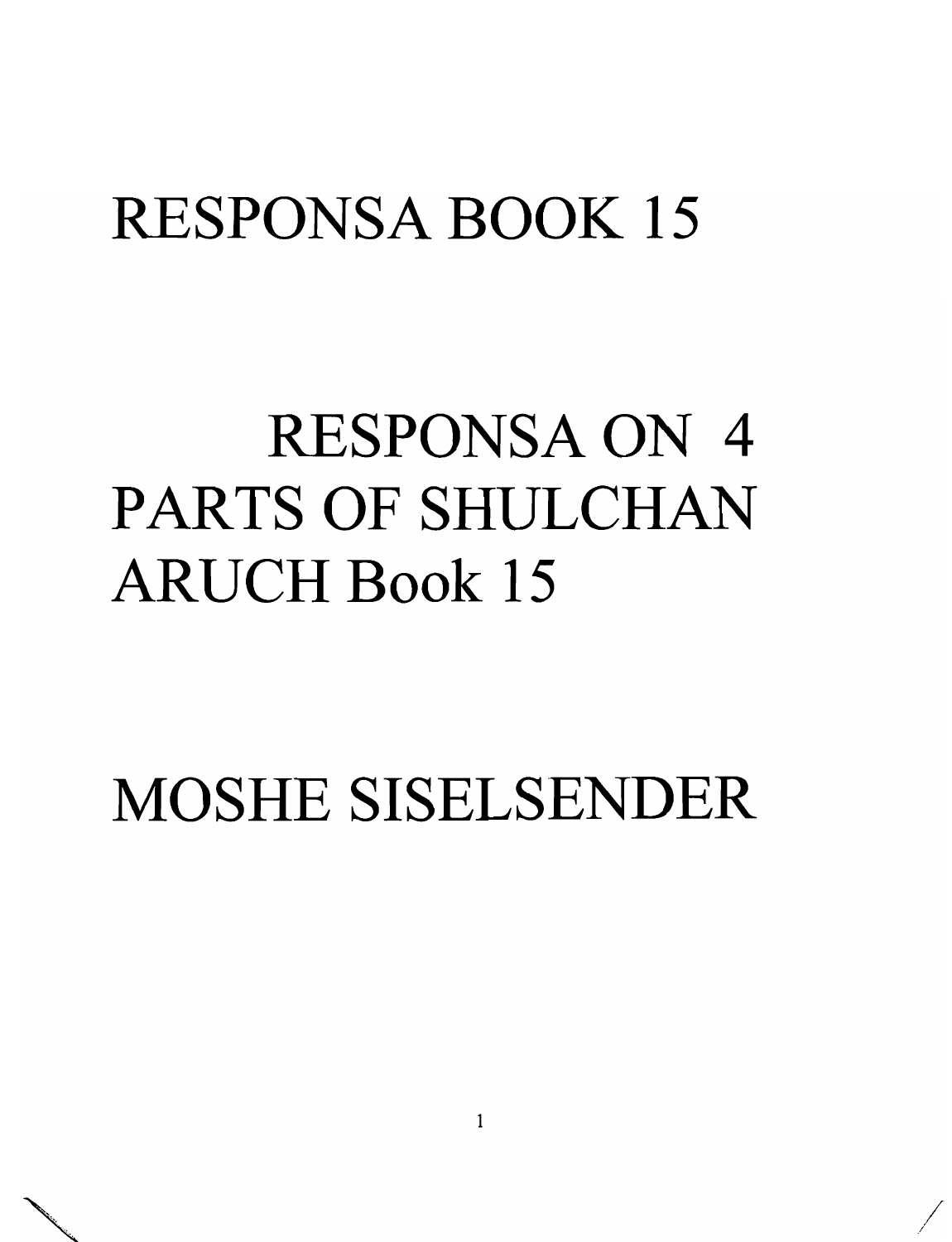#### CHAPTER 1

**QUESTION** 

#### KIBBUD OV HONORING ONES FATHER

A FATHER OBJECTS TO THE MAN WOMAN THEIR CHILD **IS** DATING .. THE CHILD **IS** A GROWN UP . THEY DO NOT DEPEND ON THE PARENT FOR SUPPORT. THEY EARN 250,000 A YEAR. THEY DO NOT LIVE WITH THE PARENTS. HAVE THEIR OWN HOME .THEY ARE DIVORCED. THEY HAVE 5 CHILDREN OF THEIR OWN. THEY SUPPORT THE CHILDREN. THE Y HAVE A COMMON LAW MARRIAGE. NEVERTHELESS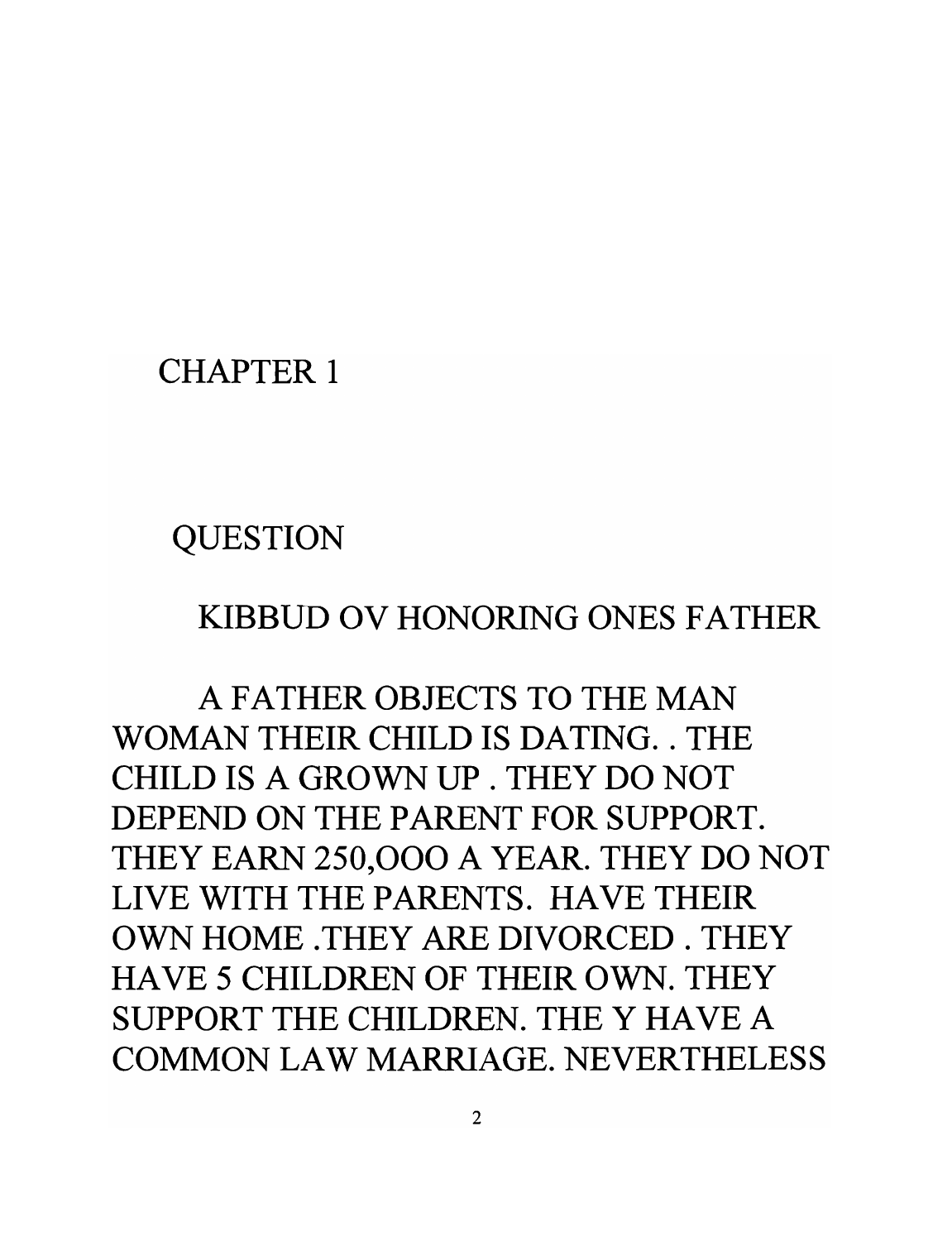### THEIR PARENTS OBJECT TO THE PERSON THEY ARE DATING. THE "SPOUSE " IS NOT JEWISH ,BUT IS WILLING TO CONVERT TO THE ORTHODOX JEWSIH FAITH. THE "SPOUSE" IS WILLING TO OBSERVE ALL THE LAWS OF JUDAISM.

#### RESPONSE

ONE NEED NOT LISTEN. THIS CASE IS SIMILAR TO THE CASE WHERE A PARENT DEMANDS THAT THE CHILD VIOLATE JEWISH LAW. THE CHILD IS FORBIDDEN TO LISTEN TO THE PARENT.Yoreh Dayoh 240:15 WHEN A PARENT DEMANDS THAT ONE NOT MARRY A SPOUSE ONE DESIRES AND THE SPOUSE IS JEWISH OR CONVERTS TO JUDAISM ONE DOES NOT HAVE TO LISTEN TO THE PARENT RAMO YOREH DAYOH 240:25 ARUCH HASHULCHON YOREI DAYOH 140:45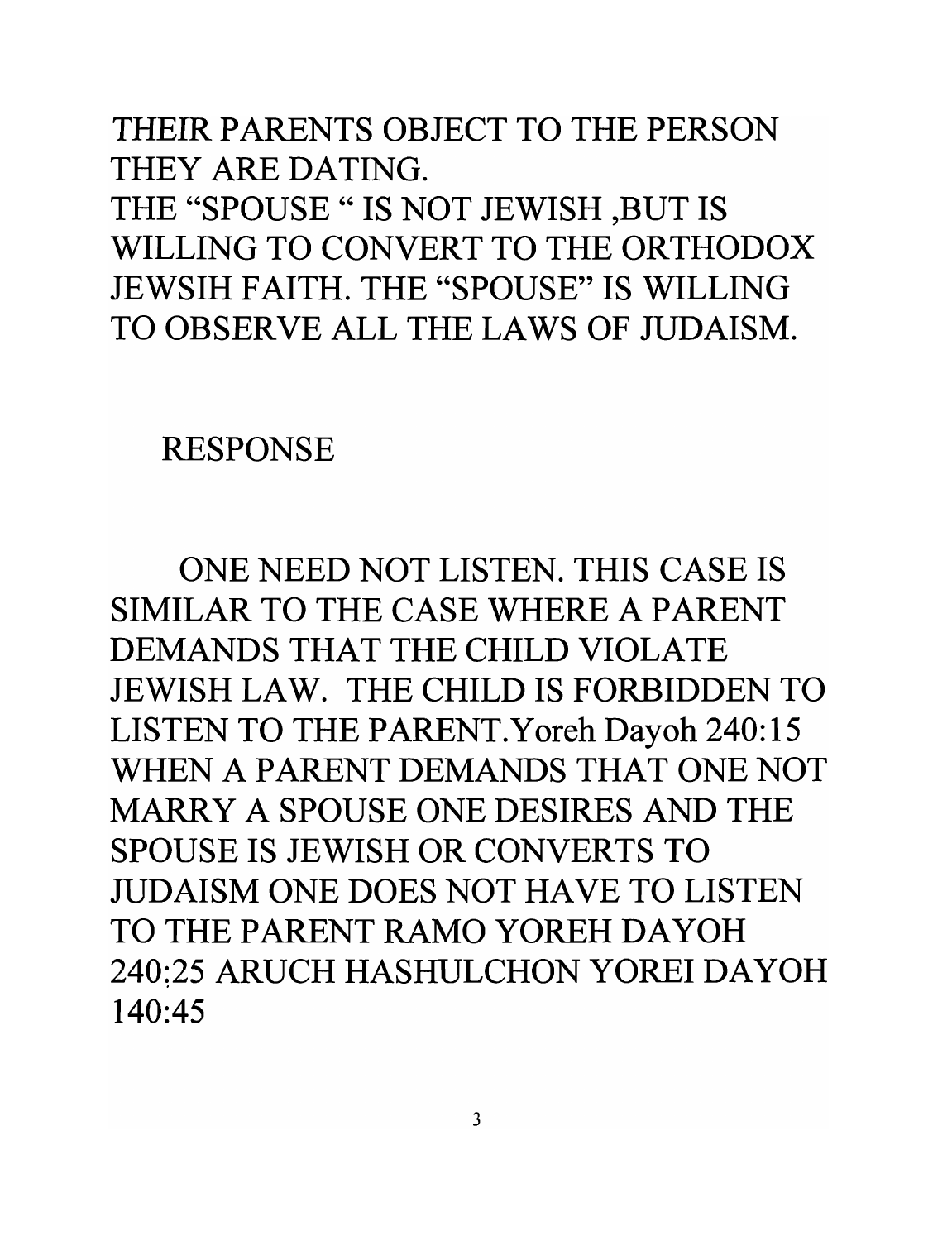IN MY BOOK **13** CHAPTER 1 AND 2 AND BOOK **14** CHAPTER 2 I HAVE ANALYZED IN DETAIL THE ISSUES.

TO LISTEN TO THE PARENTS WOULD INVOLVE A GROSS VIOLATION OF JEWISH LAW. THEREFORE FOLLOWING JEWISH LAW TRUMPS THE COMMANDMENT OF HONORING RESPECTING ONE'S FATHER AND MOTHER. THE REASONING **IS** THAT THE PARENTS ,LIKEWISE, IN ADDITION TO THE SON OR DAUGHTER, ARE OBLIGATED TO FOLLOW TORAH LAW. YOREH DA YOH **240:15**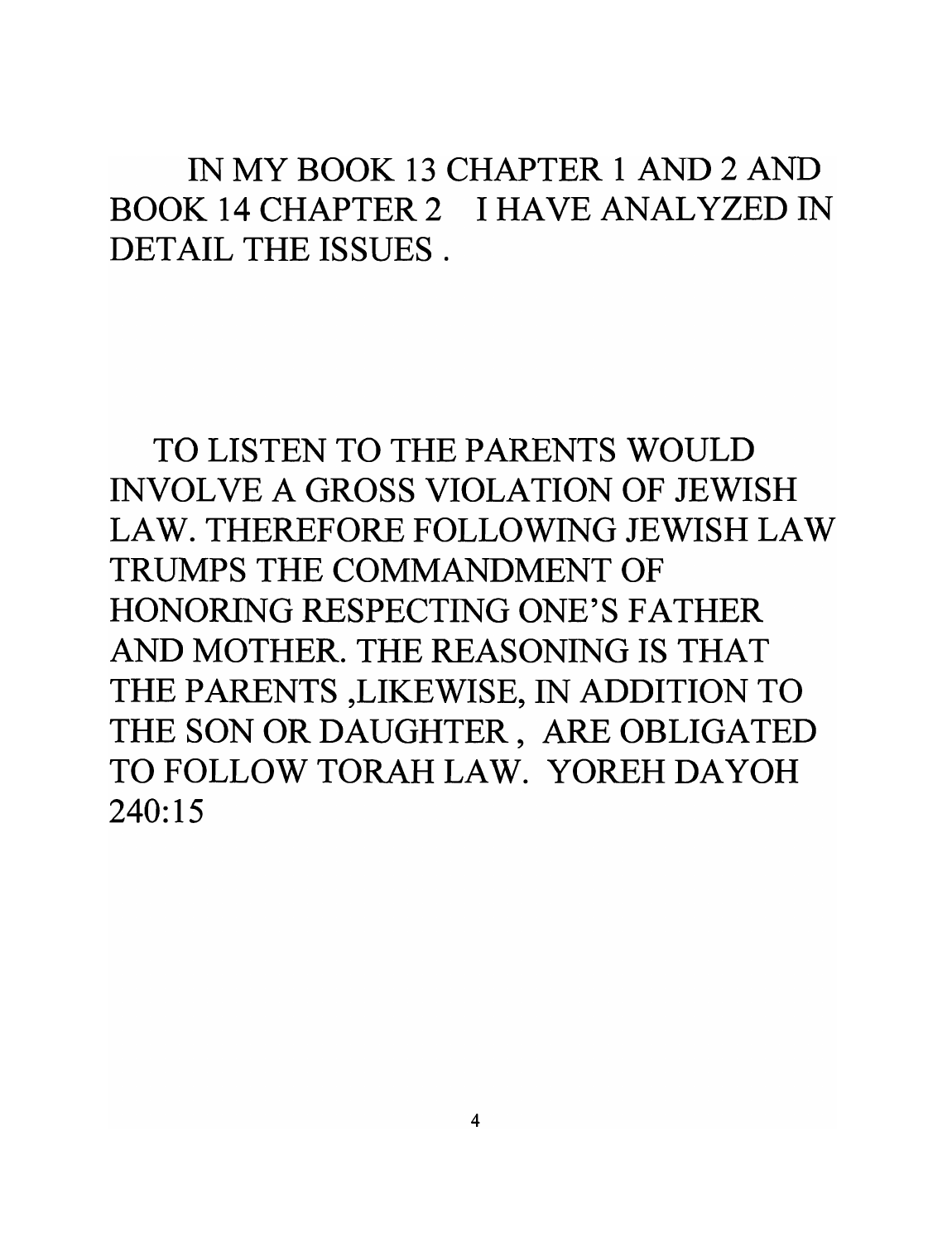THE FATHER IN THIS CASE **IS** GUILTY OF TRYING TO FORCE THEIR SON OR DAUGHTER TO VIOLATE JEWISH LAW... THEY ARE EXPLOITING THEIR RELATIONSHIP WITH THEIR CHILDREN TO FORCE THEM TO BREACH JEWISH LAW. NOT ONLY THAT BUT THEY WANT TO IMPOSE THEIR JUDGEMENT AND VALUES ON THEIR GROWN CHILDREN. THEY ARE PREVENTING THEM FROM GROWING UP. THEY WANT TO FORCE THEM TO DEPEND UPON THEIR PARENTS ON ALL MAJOR DECISIONS. THEY ARE PREVENTING THEM FROM BECOMING MATURE.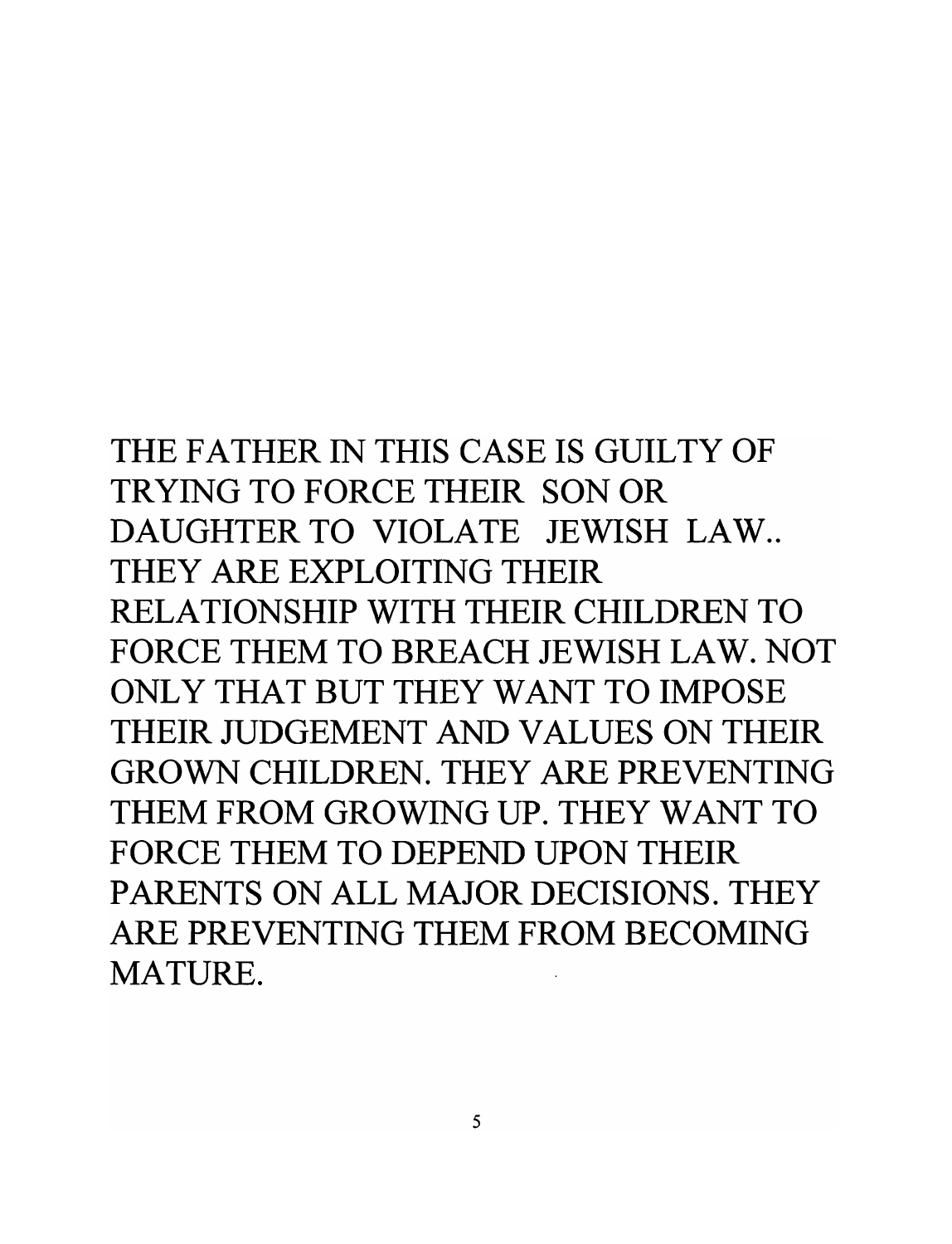LET THE PARENTS BUT OUT AND MIND THEIR OWN BUSINESS.

OTHERWISE THEY ARE GOING TO LOSE NOT ONLY THE "SPOUSE"; BUT ALSO THEIR OWN CHILD. WHEN THE COUPLE HAVE CHILDREN THEY WILL NOT BRING THE CHILDREN OVER...

THE FATHER IN THIS CASE THREATENED THE RABBIS TO DO THEM HARM **IF** THEY PARTICIPATED IN THE CONVERSION OF THE INTENDED SPOUSE OF THEIR SON. THE RABBIS WITHDREW.

IN THIS CASE THE HALLACHA JEWISH LAW PERMITS THE CONVERSION TO GO FORWARD WITH OUT ANY RABBIS BEING PRESENT. **IF** THE WOMAN **12** DAYS FOLLOWING HER MENSTRUAL CYCLE **DIPS**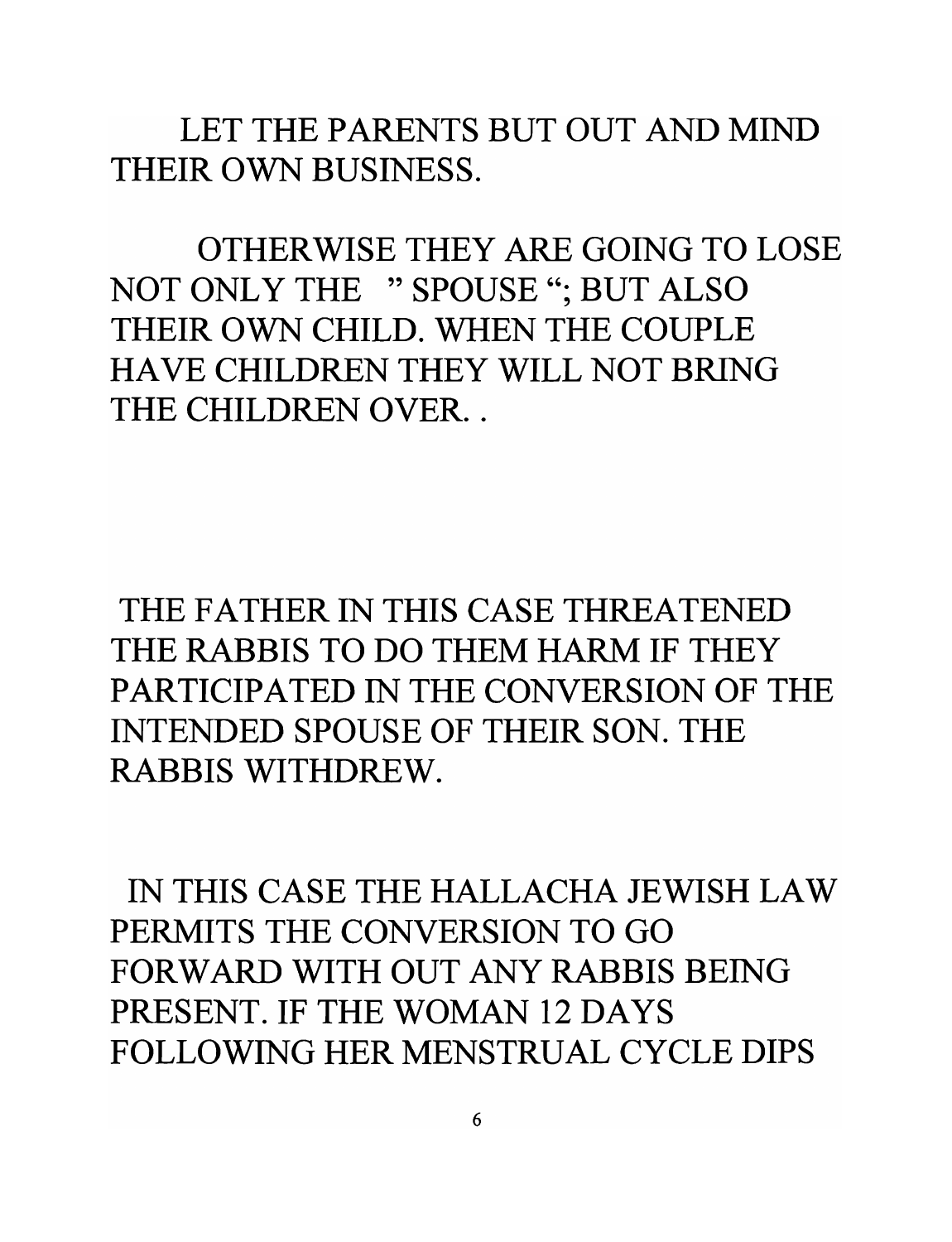IN THE MIKV AH WITH THE PRESENCE OF THE MIKVAH ATTENDANT, A CONVERSION TAKES PLACE. SEE YOREH DAYOH TAZ 268:8 AND SHACH 268: 10 .. ONCE THE WOMAN REGULARLY GOES TO THE MIKVAH 12 DAYS FOLLOWING HER PERIOD SHE BECOMES JEWISH.

NO OTHER CONVERSION IS NECESSARY. THAT IS TRUE EVEN IF SHE DID NOT SPECIFICALLY STATE THAT SHE IS DIPPING FOR CONVERSION. SHE IS DIPPING BECAUSE SHE PRACTICES THE JEWISH FAITH. THIS IS THE SAME AS A REGULAR CONVERSION. SHE IPSO FACTO ACCEPTS TO KEEP THE TENETS OF JUDAISM. WHAT IS A BETTER DECLARATION AND STATEMENT THAN THE ACTUAL OBSERVANCE?

YES AB INITIO WE WANT EVERY CONVERT TO HAVE A CONVERSION IN